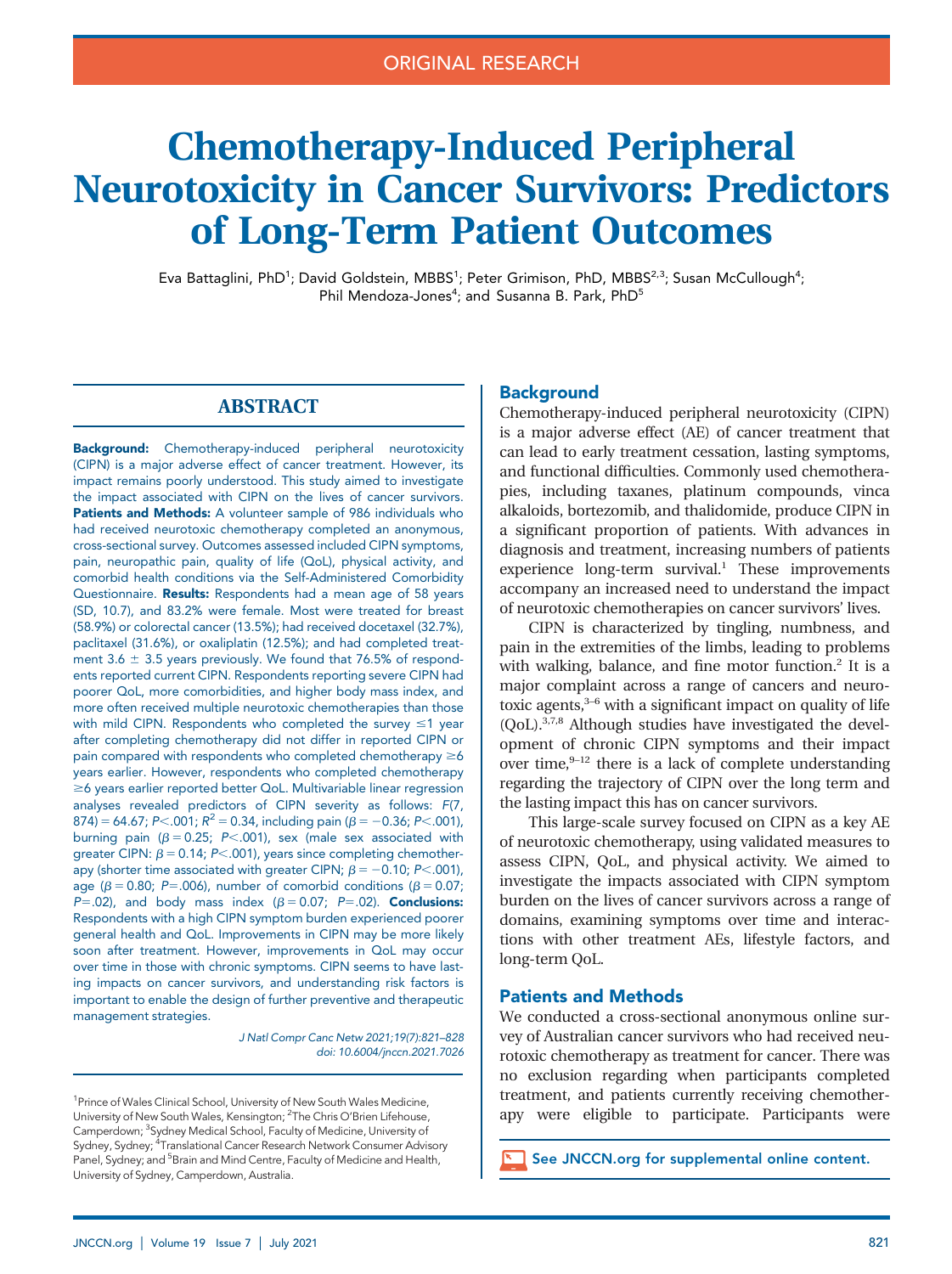recruited between May 2016 and March 2019 via cancer research registers, social media, oncology waiting areas, and websites and newsletters of Australian cancer support and health advocacy organizations. Human research ethics approval was granted by the University of New South Wales Human Research Advisory Panel and the South Eastern Sydney Local Health District Human Research Ethics Committee.

The survey was developed using KeySurvey (WorldAPP;<http://www.keysurvey.com>). Participants were asked (1) whether they received chemotherapy that a health professional had indicated could cause tingling, numbness, or pins and needles in hands and feet, and (2) to select the chemotherapy they received from a list of neurotoxic agents. Participants were excluded if they answered "no" to the first question and stated that they had not received any chemotherapies listed; this combination indicated that they had not received neurotoxic chemotherapy treatment. Responses of excluded participants were not recorded by the survey platform.

#### Survey Content

The survey took approximately 35 minutes to complete, including demographics, cancer details, other cancerrelated AEs, and validated measures outlined as follows.

CIPN symptoms over the past week were assessed using the validated 11-item Functional Assessment of Cancer Therapy/Gynecologic Oncology Group – Neurotoxicity questionnaire [FACT/GOG-NTX],<sup>13</sup> with scores ranging from 0 to 44 and higher scores indicating higher levels of symptoms. Neuropathic pain was assessed with the Douleur Neuropathique en 4 (DN4) questionnaire, $14$ with scores ranging from 0 to 7 and higher scores indicating worsening symptoms. An 11-point numeric pain rating scale (NPRS)<sup>15</sup> assessed the most intense pain over the last 24 hours ( $0 = no$  pain;  $10 =$  worst possible pain).

QoL was assessed using the validated RAND 36-Item Short Form Survey (SF-36)<sup>16</sup> across 8 dimensions: physical functioning, bodily pain, role limitations due to physical health problems, personal or emotional problems, emotional well-being, social functioning, energy/fatigue, and general health. Subscale scores range from 0 to 100, and total scores for the measure range from 0 to 800, with higher scores indicating more optimal functioning.<sup>17</sup>

Comorbid health conditions were assessed using a list of conditions from the Self-Administered Comorbidity Questionnaire,<sup>18</sup> including heart disease, high blood pressure, lung disease, diabetes, ulcer/stomach disease, kidney disease, liver disease, anemia/other blood disease, depression, osteoarthritis, rheumatoid arthritis, or back pain. A free-text field allowed the reporting of additional conditions.

The validated International Physical Activity Questionnaire–Short Form<sup>19</sup> was used to assess physical activity during the past week in metabolic equivalent (MET) minutes, via time spent performing low-, moderate-, and vigorous-intensity activity. Respondents who reported meeting Australian government guidelines for physical activity (600 MET-minutes/week, equivalent to 150 minutes of moderate intensity or 75 minutes of vigorous activity) $20$  were compared with those whose activity failed to meet the guidelines.

Respondents ranked the impact of treatment AEs on their lives, including fatigue, pain, neuropathy, nausea/ vomiting, anxiety, depression, insomnia, diarrhea, constipation, anemia, changes in sexual function, and infertility. A free-text field allowed the reporting of additional AEs. Respondents ranked as many AEs as were relevant, with 1 indicating the greatest impact.

#### Statistical Analyses

Statistical analyses were completed using SPSS Statistics version 23.0 (IBM Corp). Descriptive statistics were calculated for demographic and clinical characteristics. For the comparison of respondents reporting current CIPN symptoms to those without symptoms,  $t$  tests were used for continuous variables and chi-square tests were used for categorical variables. Free-text responses were coded numerically such that they could be included in the analyses. Available case analyses were used, with pairwise deletion used to deal with missing data.

Analyses were conducted comparing respondents reporting high levels of CIPN symptoms (upper-tertile FACT/GOG-NTX; scoring  $\geq$ 17) and low levels of CIPN symptoms (lowest-tertile FACT/GOG-NTX; scoring  $\leq 8$ ). Analyses also compared respondents who completed the survey within a year of finishing chemotherapy treatment with those who completed chemotherapy  $\geq 6$  years earlier.

Multivariable linear regression analyses were performed to investigate associations between CIPN symptoms, clinical characteristics (years since completing chemotherapy, number of comorbid conditions, body mass index [BMI], general pain, burning pain), and sociodemographic characteristics (age, sex). Additional multivariable analyses were performed examining the relationships between QoL, CIPN, and physical activity, corrected for background variables including age, sex, years since completing chemotherapy, number of comorbid conditions, and BMI.

# **Results**

## Cancer Survivor Demographic and Clinical Characteristics

Responses were received from 986 eligible respondents, with demographic and clinical characteristics presented in Table 1 and [supplemental eTable 1](supplement/jnccn20758SupplementaryData1.pdf) (available with this article at JNCCN.org). Results are presented as mean  $\pm$  standard deviation unless otherwise specified.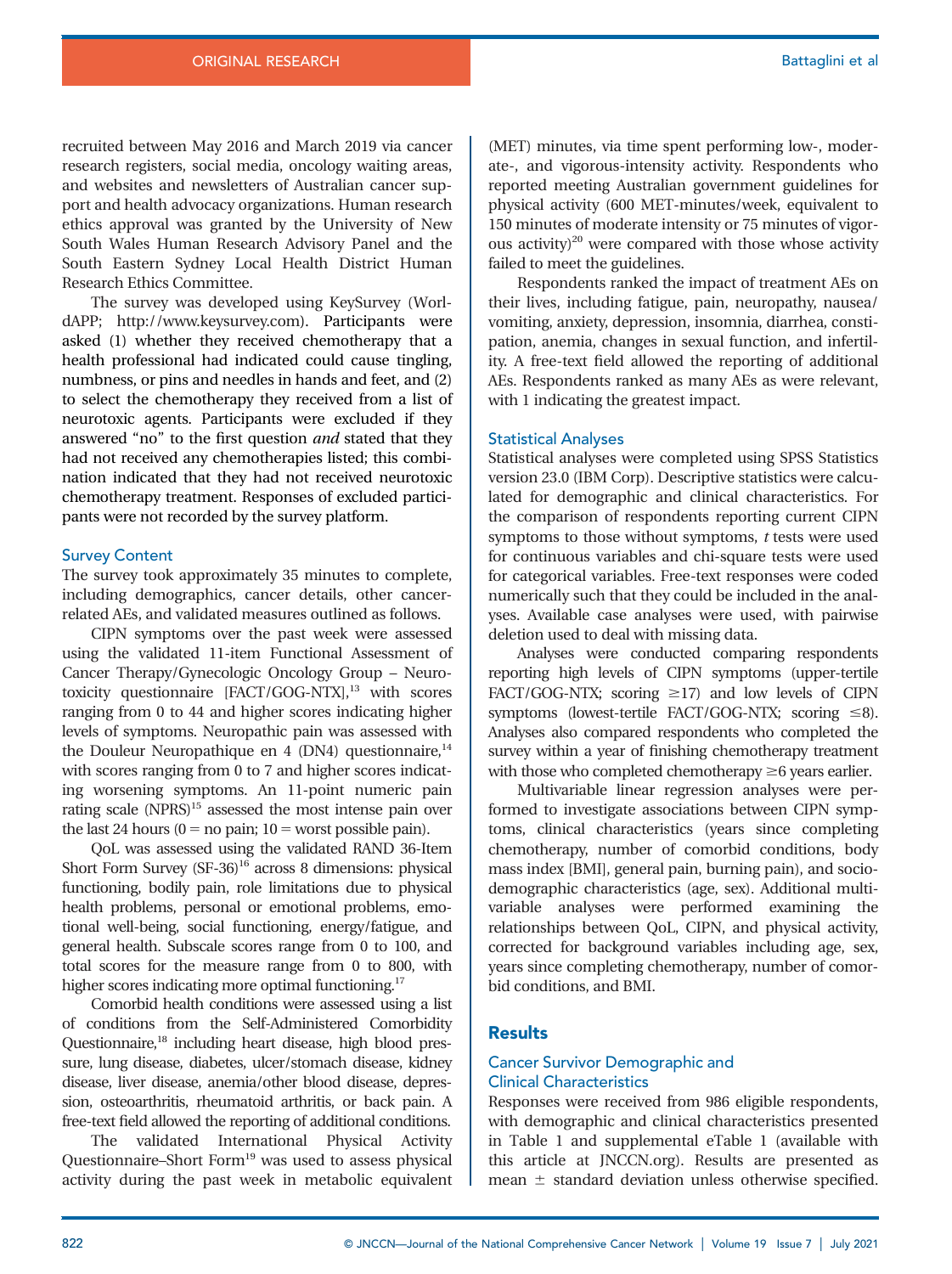Respondents had a mean age of  $58 \pm 10.7$  years, and most were female  $(n=820; 83.2\%)$ .

Breast cancer  $(n=581; 58.9\%)$ , colorectal cancer  $(n=133; 13.5\%)$ , and multiple myeloma  $(n=108; 11.0\%)$ were the most commonly reported cancer types. Reported chemotherapies corresponded to treatments for these cancers: taxanes (docetaxel:  $n=322$  [32.7%]; paclitaxel: n=312 [31.6%]), platinum-based chemotherapies (oxaliplatin: n5123 [12.5%]; cisplatin: n553 [5.4%]), thalidomide (n=87; 8.8%), and bortezomib (n=82; 8.3%).

One-quarter of respondents  $(n=247; 25.1%)$  reported no comorbid health conditions,  $30.1\%$  (n=297) reported 1,  $20.5\%$  (n=202) reported 2, and 24.3% (n=240) reported  $\geq$ 3. Comorbid conditions ([supplemental eTable 1\)](supplement/jnccn20758SupplementaryData1.pdf) included osteoarthritis (n=264; 26.8%), back pain (n=262; 26.6%), high blood pressure  $(n=226; 22.9%)$ , depression  $(n=172; 17.4\%)$ , and diabetes  $(n=68; 6.9\%).$ 

#### Burden of Neurotoxicity in Cancer Survivors

Most respondents reported experiencing CIPN during  $(n=768; 77.9%)$  and after  $(n=785; 79.6%)$  chemotherapy. Most respondents  $(n=754; 76.5%)$  reported current CIPN, and  $24.1\%$  (n=238) reporting current symptoms indicated that these had not improved since chemotherapy completion. Participants reported experiencing CIPN symptoms for a duration of  $3.6 \pm 3.5$  years.

More respondents with current CIPN reported symptoms affecting their lower limbs (feet:  $n=689$ [91.3%]; hands: n=566 [75.1%]). Accordingly, 28.7%  $(n=214)$  of respondents with current CIPN reported moderate-severe difficulties with walking, and 22.7%  $(n=170)$  reported moderate-severe difficulties with hand function.

The validated FACT/GOG-NTX questionnaire captured differences in CIPN between respondents with and without current symptoms. Respondents reporting current CIPN had a mean score of  $15.8 \pm 8.3$ , whereas respondents without current CIPN had a mean score of  $6.0 \pm 5.4$  (P<.001). Similarly, respondents with current CIPN had a mean DN4 score of 2.8  $\pm$  2.2, and those without CIPN had a mean score of  $0.8 \pm 1.3$  (P<.001). Respondents with current CIPN reported a mean NPRS score of  $4.45 \pm 2.57$ , and those without CIPN reported a mean score of  $3.36 \pm 2.28$  $(P<.001)$ . Each comparison indicated higher symptom levels in the current CIPN group.

Comparing female and male respondents, men were older (mean age,  $63.0 \pm 12.6$  years vs  $57.9 \pm 10.1$  years for women;  $P<.001$ ) and reported a higher CIPN burden (FACT/GOG-NTX scores:  $16.7 \pm 8.8$  vs  $12.9 \pm 8.6$  for women;  $P<.001$ ). No difference was observed in time since completing chemotherapy, number of comorbid conditions, burning pain, QoL, or BMI.

Participants ranked the impact of cancer treatment AEs on their lives. The largest number of respondents

| Table 1. Demographic and Clinical Characteristics |            |
|---------------------------------------------------|------------|
| Characteristic                                    | n (%)      |
| Age, mean (SD), y                                 | 58 (10.7)  |
| $20 - 39$                                         | 41 (4.2)   |
| $40 - 59$                                         | 447 (45.3) |
| 60-79                                             | 479 (48.6) |
| $\geq 80$                                         | 13(1.3)    |
| Not reported                                      | 6(0.6)     |
| Sex                                               |            |
| Female                                            | 820 (83.2) |
| Male                                              | 163 (16.5) |
| Cancer type                                       |            |
| <b>Breast</b>                                     | 581 (58.9) |
| Colorectal                                        | 133 (13.5) |
| Multiple myeloma                                  | 108 (11.0) |
| Ovarian                                           | 41 (4.2)   |
| Lymphoma                                          | 35(3.5)    |
| Other                                             | 282 (28.6) |
| Years since completing treatment (SD)             | 3.6(3.9)   |
| Currently on chemotherapy                         | 128 (13.0) |
| Completed chemotherapy $\leq 1$ y ago             | 262 (26.9) |
| Completed chemotherapy 2-5 y ago                  | 358 (36.3) |
| Completed chemotherapy ≥6 y ago                   | 233 (23.7) |
| Stage at diagnosis                                |            |
| I                                                 | 160 (16.2) |
| Ш                                                 | 271 (27.5) |
| $\mathbf{III}$                                    | 341 (31.8) |
| IV                                                | 85 (8.6)   |
| Unknown                                           | 153 (15.5) |
| Neurotoxic chemotherapy type                      |            |
| Docetaxel                                         | 322 (32.7) |
| Paclitaxel                                        | 312 (31.6) |
| Oxaliplatin                                       | 123 (12.5) |
| Thalidomide                                       | 87 (8.8)   |
| Bortezomib                                        | 82 (8.3)   |
| Cisplatin                                         | 53 (5.4)   |
| Other                                             | 113 (11.5) |
| Unknown                                           | 102 (10.3) |
| Other cancer treatments received                  |            |
| Radiotherapy                                      | 591 (59.9) |
| Surgery                                           | 832 (83.5) |

rated fatigue as the AE with the greatest impact  $(n=423;$ 42.9% rating it highest). CIPN was most commonly rated as having the second-greatest impact  $(n=270; 27.4\%),$ followed by pain (n=122; 12.4%), insomnia (n=96; 9.7%), and changes in sexual function  $(n=95; 9.6\%).$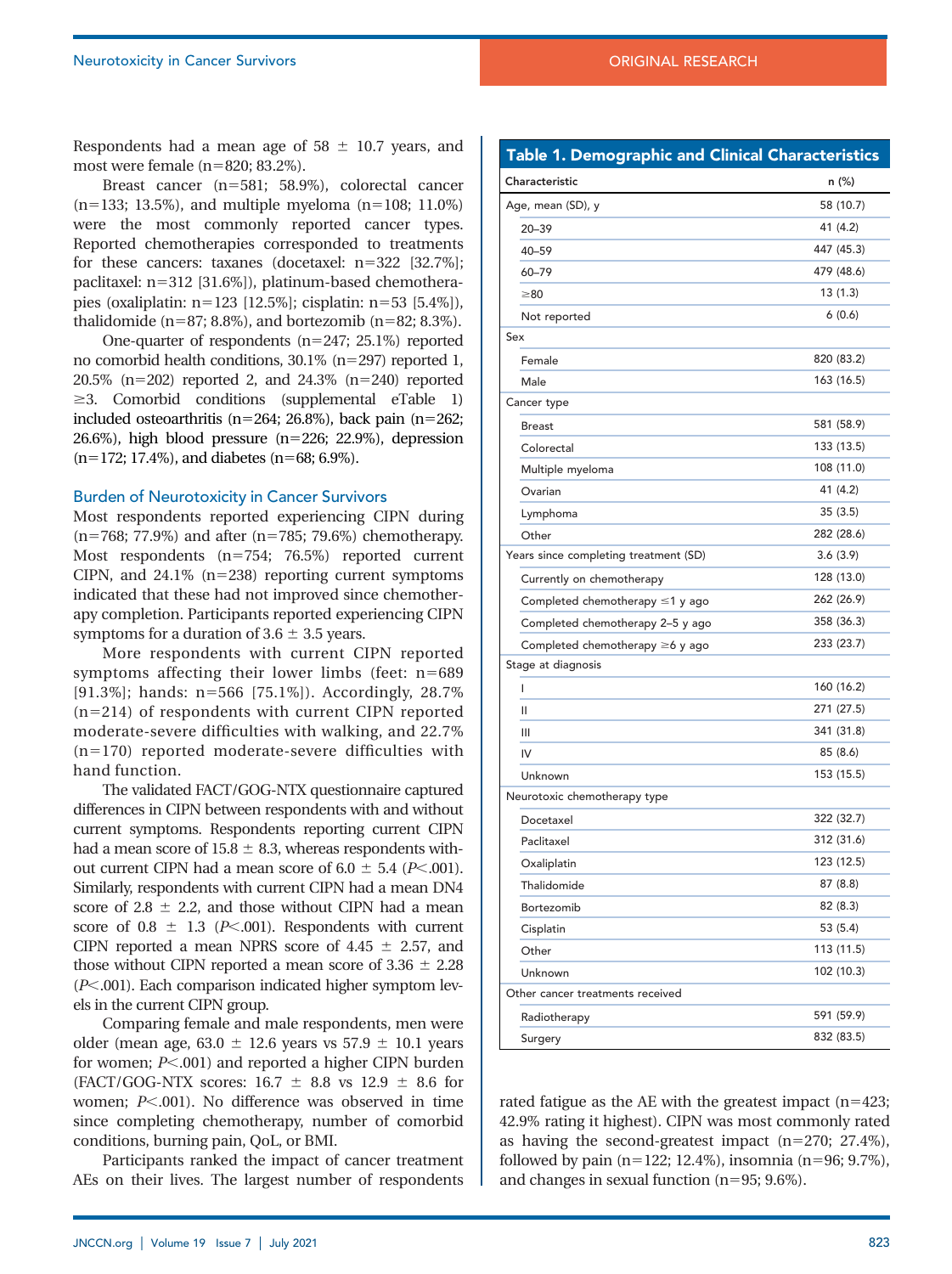A minority of respondents had tried these treatment for CIPN ( $n=168$ ; 16.9%). Treatments included pregabalin ( $n=83$ ; 8.4%), prescription/nonprescription analgesic medication ( $n=65$ ; 6.6%), exercise ( $n=51$ ; 5.2%), and acupuncture  $(n=47; 4.7\%)$ . Low rates of treatment reflect the current lack of recommended treatments. Use of duloxetine, the only treatment with a moderate recommendation in the ASCO guidelines, $21,22$  was reported by  $1.5\%$  (n=15) of respondents.

## Long-Term Outcomes in Survivors With Severe Neurotoxicity

Comparing respondents reporting high (upper-tertile FACT/GOG-NTX) versus low (lowest-tertile FACT/ GOG-NTX) levels of CIPN symptoms, respondents who reported severe CIPN had poorer QoL scores on all SF-36 subscales ( $P<.001$ ; Table 2, Figure 1A, [supplemental eTable](supplement/jnccn20758SupplementaryData1.pdf) [2\)](supplement/jnccn20758SupplementaryData1.pdf). Higher general and neuropathic pain were reported by respondents with high CIPN  $(P<.001;$  Figure 1B, C). Respondents reporting severe CIPN were older  $(P<.001)$ , had a higher BMI  $(P<.001$ ; Figure 1D), and had more comorbid conditions than those in the mild CIPN group  $(P<.001;$  Table 2). Respondents reporting severe CIPN completed chemotherapy more recently than those with mild CIPN  $(P=.024)$ . Respondents with severe CIPN more often reported receiving multiple neurotoxic chemotherapies  $(\chi^2)$  $[1, n=672] = 5.5; P=.019$  and were less likely to meet physical activity targets  $(\chi^2 [2, n=672] = 24.1; P<.001)$ .

#### Trajectory of Neurotoxicity

Respondents who completed the survey  $\leq$  year after completing chemotherapy  $(n=265; 26.9%)$  were younger and reported fewer comorbid conditions than those who completed the survey  $\geq 6$  years after treatment completion  $(n=233 [23.7\%]; P<.001)$  (Table 3, Figure 2A, [supplemental](supplement/jnccn20758SupplementaryData1.pdf) [eTable 3](supplement/jnccn20758SupplementaryData1.pdf)). These groups did not differ in CIPN symptoms via FACT/GOG-NTX scores or pain levels via NPRS (Figure 2B, C). Of the respondents who completed chemotherapy within a year of taking the survey,  $25.3\%$  (n=65) reported no improvement in CIPN symptoms since finishing treatment, whereas  $30.1\%$  (n=66) who completed treatment  $\geq$ 6 years earlier reported no improvement.

Compared with those who completed treatment recently, respondents who completed chemotherapy  $\geq 6$ years earlier had better total QoL (Table 3, Figure 2D) and subscale scores assessing physical, emotional, and social functioning and energy [\(supplemental eTable 4](supplement/jnccn20758SupplementaryData1.pdf)).

#### Physical Activity

Most respondents self-reported meeting physical activity guidelines  $(n=787; 78.9%)$ . These respondents showed better QoL across their total score  $(P<.001$ ; Table 3) and all subscales ([supplemental eTable 5](supplement/jnccn20758SupplementaryData1.pdf)). Those meeting the guidelines reported a lower CIPN via FACT/GOG-NTX  $(P<.001)$ , lower BMI ( $P<.001$ ), longer duration of CIPN  $(P=.009)$ , and longer time since chemotherapy completion than those who did not meet the exercise guidelines  $(P=.004)$ . There was no difference between groups in age or number of comorbidities.

#### Predictors of Long-Term Patient Outcomes

Multivariable linear regression analyses were undertaken to identify predictors of severity of CIPN via FACT/GOG-NTX  $[F(7, 874) = 64.67; P<.001; R^2 = 0.34]$ . Variables adding significantly to the predictors included pain (NPRS;  $\beta = -0.36$ ; P<.001), burning pain ( $\beta = 0.25$ ;  $P<.001$ ), sex (male sex associated with greater CIPN:  $\beta$  = 0.14; P<.001), years since completing chemotherapy (shorter time associated with greater CIPN:  $\beta = -0.10$ ; *P*<.001), age ( $\beta$  = 0.80; *P*=.006), number of comorbid conditions ( $\beta = 0.07$ ; P=.02), and BMI ( $\beta = 0.07$ ; P=.02).

In multivariable linear regression analyses on QoL scores  $[F(7, 903) = 103.7; P<.001; R^2 = 0.45]$ , significant predictor variables included comorbid conditions

| Table 2. Outcomes and Characteristics in Respondents Reporting High Versus Low CIPN |                  |               |          |               |         |  |  |  |
|-------------------------------------------------------------------------------------|------------------|---------------|----------|---------------|---------|--|--|--|
|                                                                                     | <b>High CIPN</b> |               | Low CIPN |               |         |  |  |  |
| <b>Measure</b>                                                                      | n                | Mean (SD)     | n        | Mean (SD)     | P Value |  |  |  |
| Age                                                                                 | 333              | 59.6 (10.8)   | 335      | 56.4 (10.3)   | < .001  |  |  |  |
| Number of comorbid health conditions                                                | 337              | 2.0(1.6)      | 335      | 1.2(1.2)      | < .001  |  |  |  |
| Years since completing chemotherapy                                                 | 326              | 3.2(3.1)      | 325      | 3.8(4.0)      | .024    |  |  |  |
| General pain (NPRS; score range, 0-10)                                              | 336              | 5.7(2.5)      | 334      | 2.9(2.0)      | < .001  |  |  |  |
| Burning pain (DN4 item 1)                                                           | 313              | 0.6(0.5)      | 312      | 0.2(0.4)      | < .001  |  |  |  |
| QoL (SF-36: total score; range, 0-800)                                              | 337              | 402.1 (151.2) | 335      | 595.6 (126.1) | < .001  |  |  |  |
| BMI                                                                                 | 326              | 29.1(6.9)     | 327      | 26.9(5.3)     | < .001  |  |  |  |

Abbreviations: BMI, body mass index; CIPN, chemotherapy-induced peripheral neurotoxicity; DN4, Douleur Neuropathique en 4; NPRS, numeric pain rating scale; QoL, quality of life; SF-36, RAND 36-Item Short-Form Survey.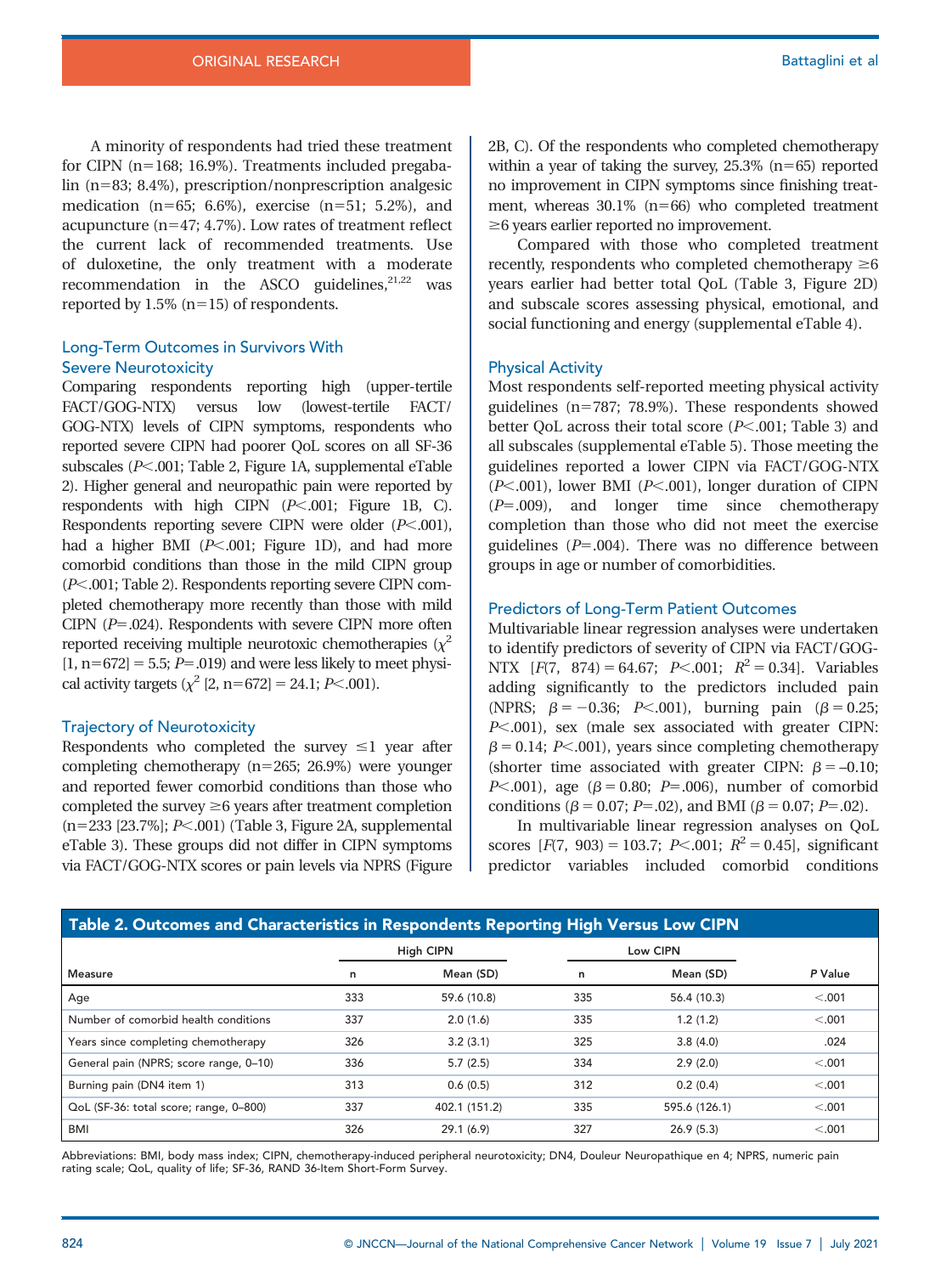

Figure 1. Effect of CIPN severity: (A) QoL score via SF-36, (B) pain level via NPRS, (C) burning pain level via DN4, and (D) BMI. Mean scores for each measure are presented with error bars representing standard deviations. Abbreviations: CIPN, chemotherapy-induced peripheral neurotoxicity; DN4, Douleur Neuropathique en 4; NPRS, numeric pain rating scale; QoL, quality of life; SF-36, RAND 36-Item Short Form Survey.

 $*$ Significant difference,  $P<.001$ .

 $(\beta = -33.19; P<.001)$ , CIPN symptoms (FACT/GOG-NTX;  $\beta = -8.76$ ; P<.001), years since completing chemotherapy ( $\beta$  = 5.75; P<.001), age ( $\beta$  = 3.13; P<.001), and physical activity ( $\beta$  = 0.01; P<.001).

#### **Discussion**

As one of the largest surveys focusing on the self-reported impact of CIPN in cancer survivors, our results reinforce the association of CIPN with lasting impacts across a range of domains. CIPN was reported by the majority of respondents and was associated with functional difficulties and reduced QoL. Multivariable analyses found associations between CIPN severity, pain, and comorbid health conditions. Although CIPN and pain severity persisted over time, respondents who completed chemotherapy a longer time beforehand reported better QoL.

Respondents experiencing high levels of CIPN symptoms more often reported receiving multiple neurotoxic chemotherapies, experiencing more comorbidities, and having a higher BMI than those with low CIPN. Although it is unclear whether higher BMI preceded the development of CIPN, CIPN was associated with multiple negative health impacts, potentially suggesting that respondents with severe CIPN experience poorer health

#### Table 3. Outcomes and Characteristics Based on Adherence to Physical Activity Guidelines

|                                                     | Respondents<br><b>Meeting Guidelines</b> |               | <b>Respondents Not</b><br><b>Meeting Guidelines</b> |               |         |
|-----------------------------------------------------|------------------------------------------|---------------|-----------------------------------------------------|---------------|---------|
| <b>Measure</b>                                      | n                                        | Mean (SD)     | n                                                   | Mean (SD)     | P Value |
| CIPN burden (FACT/GOG-NTX total score; range, 0-44) | 782                                      | 12.7(8.3)     | 153                                                 | 16.4(9.4)     | < .001  |
| Years since completing chemotherapy                 | 764                                      | 3.7(4.0)      | 143                                                 | 2.7(3.5)      | .004    |
| Duration of CIPN symptoms (y)                       | 655                                      | 3.7(3.6)      | 129                                                 | 3.0(2.9)      | .009    |
| QoL (SF-36: total score; range, 0-800)              | 787                                      | 524.9 (152.6) | 153                                                 | 407.4 (163.3) | < .001  |
| <b>BMI</b>                                          | 762                                      | 27.1(5.9)     | 150                                                 | 29.8(6.2)     | < .001  |

Abbreviations: BMI, body mass index; CIPN, chemotherapy-induced peripheral neurotoxicity; FACT/GOG-NTX, Functional Assessment of Cancer Therapy/Gynecologic Oncology Group – Neurotoxicity; QoL, quality of life; SF-36, RAND 36-Item Short-Form Survey.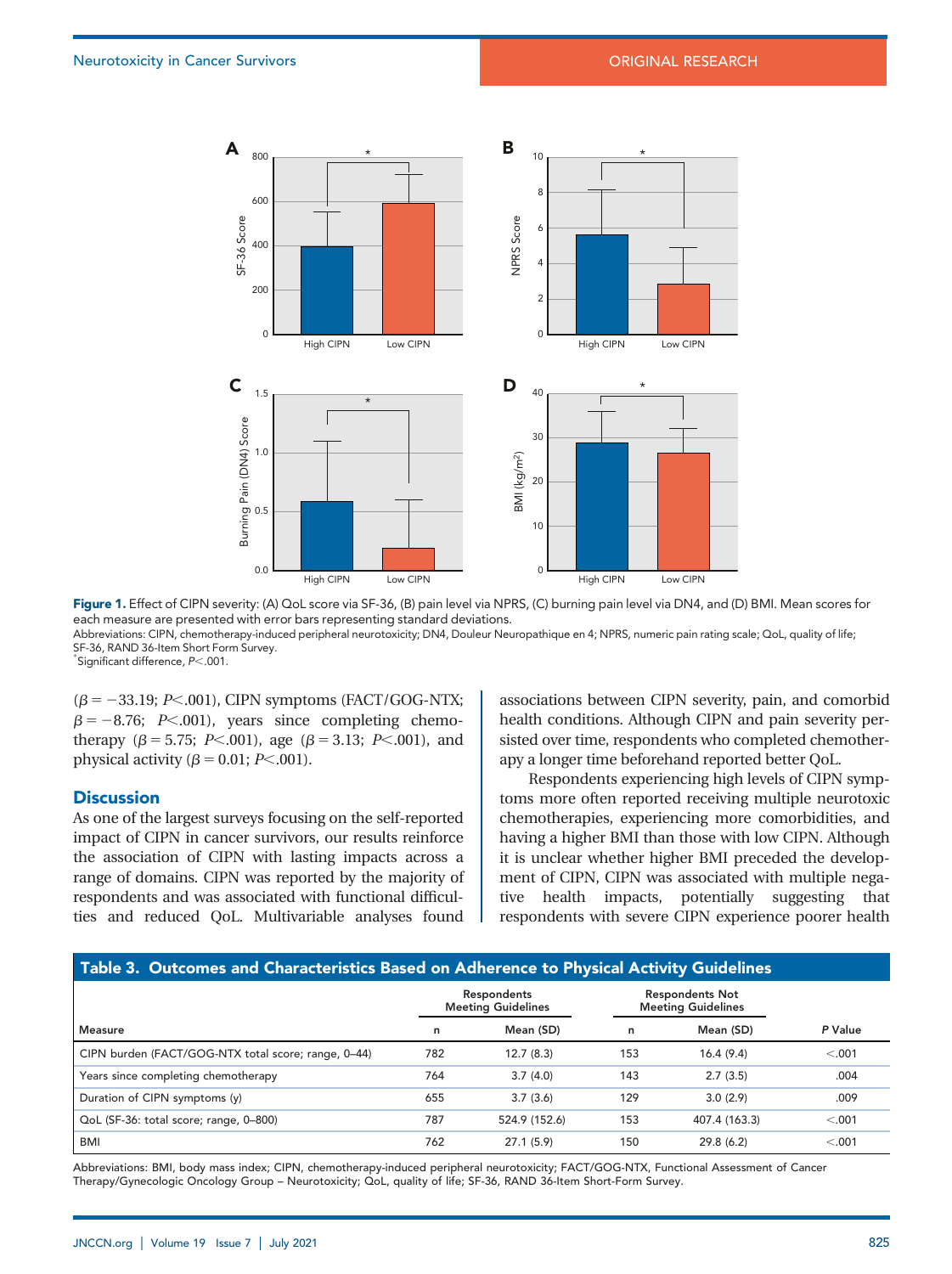

Figure 2. Symptom trajectory in respondents reporting CIPN: (A) number of comorbid health conditions, (B) FACT/GOG-NTX score, (C) pain level via NPRS, (D) QoL score via SF-36, and (E) BMI. Mean scores for each measure are presented with error bars representing standard deviations. Abbreviations: BMI, body mass index; CIPN, chemotherapy-induced peripheral neurotoxicity; FACT/GOG-NTX, Functional Assessment of Cancer Therapy/Gynecologic Oncology Group – Neurotoxicity; NPRS, numeric pain rating scale; QoL, quality of life; SF-36, RAND 36-Item Short Form Survey.  $^*$ Significant difference,  $P<.001$ .

more generally. This suggestion is supported by previous research indicating poorer health in patients with CIPN, via greater symptom burden, comorbidities, and disability.3,9 Higher overall pain reported by respondents with severe CIPN highlights the need to better understand the relationship between pain and neuropathy.

CIPN and pain severity did not differ between respondents who completed chemotherapy recently and those who completed chemotherapy  $\geq 6$  years earlier. Despite this finding, better QoL was reported by those who completed chemotherapy  $\geq 6$  years earlier. CIPN symptom improvements may be more likely to occur soon after treatment, with symptom levels remaining stable for a proportion of patients with chronic symptoms. However, improvements in QoL with time suggest that a contributing factor may be adaptation to symptoms, with increasing resilience enabling improved QoL despite ongoing symptoms. Although adaptation to CIPN symptoms is challenging to empirically examine, qualitative interview studies have revealed potential coping and adaptive strategies that may be used by patients over time.<sup>23,24</sup>

Further evidence of the relationship between general health, CIPN, and QoL was seen via multiple regression analyses, where predictors of CIPN severity included pain and the number of comorbid conditions. Similarly, the greatest predictors of QoL were the number of comorbid conditions and CIPN symptoms. Both factors predicted decreased QoL, further indicating the role of physical health in maintaining QoL in cancer survivors.

These results are in line with previous survey-based research finding CIPN to be a major complaint in cancer survivors. In a survey of 609 patients who received neurotoxic chemotherapy, 68.8% reported experiencing CIPN.<sup>3</sup> An online survey found CIPN in one-third of 1,506 patients with breast cancer who received chemotherapy<sup>5</sup> and in 78% of 1,360 women with ovarian cancer 2.3 years since completing chemotherapy.6 Similarly, 52% of 1,182 patients with acute myeloid leukemia reported CIPN 7.3 years postdiagnosis.4

Furthermore, our results support previous studies suggesting that CIPN has significant impacts on QoL. Surveys of survivors of colorectal cancer found decreased QoL in respondents with CIPN,<sup>7,8</sup> and respondents with severe CIPN have been found to be more likely to experience anxiety and depression.<sup>25</sup> In patients with ovarian cancer, those with CIPN have reported lower functioning and greater health-related worry.<sup>26</sup> In a survey of patients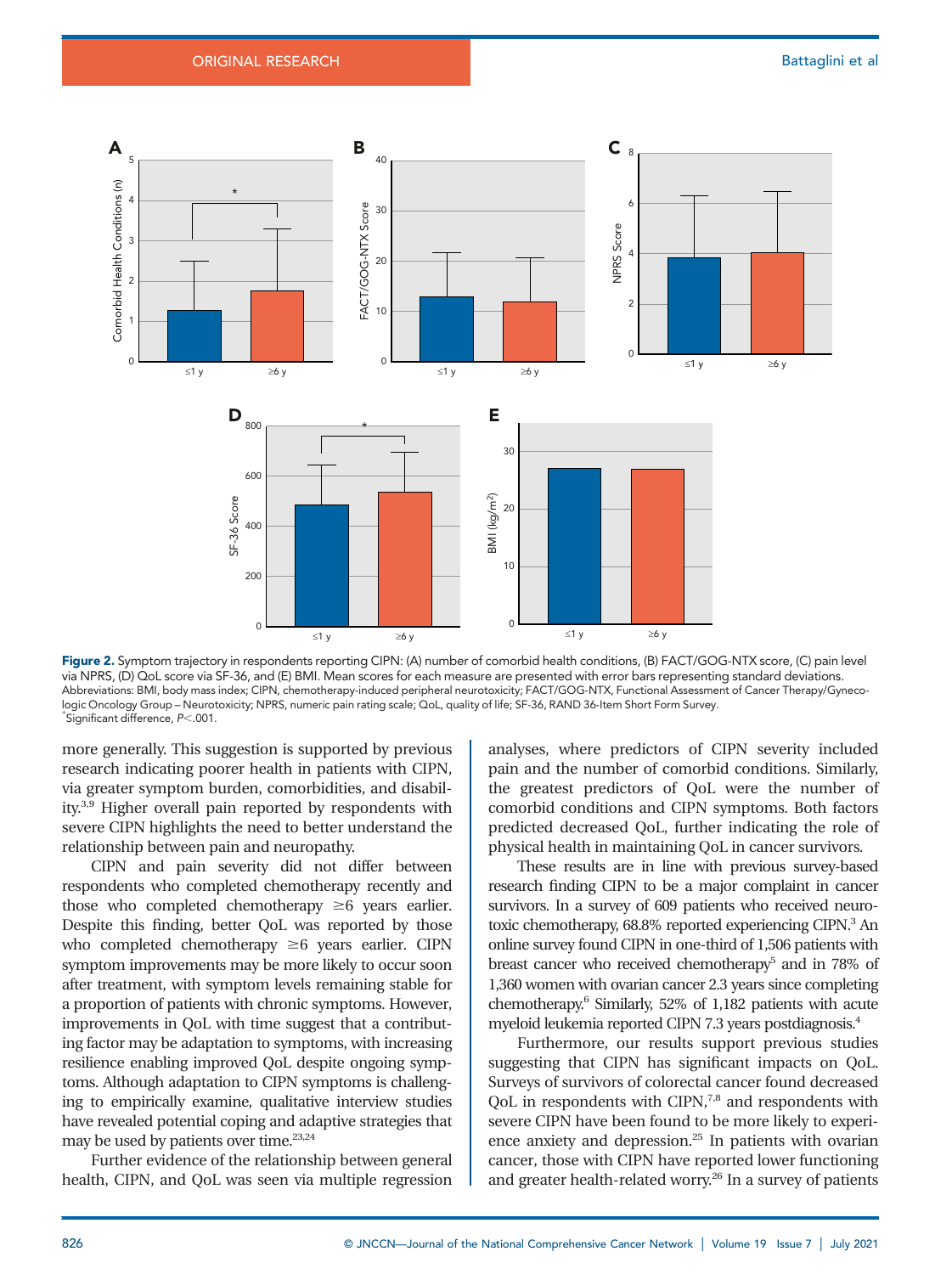with breast cancer, CIPN symptoms were considered a severe burden by two-thirds of the affected patients.<sup>5</sup> In addition, a survey covering various cancer types found patients reporting neurotoxicity reported higher symptom burden and stress, and poorer QoL.3

Our study also suggests the positive effects of physical activity on CIPN, with respondents who met the physical activity guidelines reporting lower levels of CIPN. Respondents who reported meeting the guidelines also reported a longer time since completing chemotherapy. However, it is unclear whether this reduced CIPN resulted from exercise reducing their symptoms or from respondents with higher symptom levels being less able to exercise. Previous studies have found higher CIPN in respondents who do not meet recommended physical activity levels,<sup>8</sup> and moderate-vigorous physical activity has been associated with lower CIPN in patients treated using taxanes.27 A number of studies have suggested a promising role for exercise in CIPN,<sup>28-30</sup> and further research involving exercise programs for cancer survivors is required to clarify the relationship between physical activity and CIPN. Regardless, higher QoL and lower BMI of respondents meeting the activity guidelines indicate the positive effects of physical activity on well-being in cancer survivors.

A strength of our study is its size and the comprehensive nature of the measures used. Although patientreported outcomes are increasingly used to inform practice,<sup>31</sup> this survey was self-reported and clinical details were not confirmed via medical records. Some respondents were not aware of the details of their diagnosis or treatment (eg, 10.3% did not know the name of their chemotherapy and 15.5% did not know their cancer stage). Cancer survivors may have gaps in knowledge or recall about treatment details and may provide incorrect information.32 This information gap could have contributed to selection bias because patients who were aware of treatment details or who remembered being informed of potential treatment AEs may have been less likely to have been screened out of the survey. Respondents who had accurate recall may have differed systematically from those who did not have accurate recall (previous research has found that accuracy of recall may decrease with age and vary across cancer types $32$ ), leading to potential differences in rates of survey completion between these 2 groups. Self-reported physical activity can also provide differing estimates to objective recording, $33$  tending to overestimate activity.<sup>34</sup> Research using objective measures of activity is needed to confirm these results.

Participants were recruited primarily via cancer support organizations and may have differed systematically from less-engaged cancer survivors. In addition, individuals with current CIPN may have been more likely to respond than those without symptoms, potentially leading to selection bias. Accordingly, results must be interpreted with a high degree of caution regarding the representativeness of the sample, and inferences cannot be made regarding the overall population incidence or severity of CIPN. The largest respondent group was women with breast cancer, which was expected because breast cancer is one of the most commonly diagnosed cancers in Australia, with one of the highest survival rates<sup>35</sup> among cancers treated using neurotoxic chemotherapy. However, this finding limited our ability to investigate the relative impact of different neurotoxic chemotherapies.

#### **Conclusions**

Results of our study indicate that CIPN symptoms are associated with impacts on QoL in the increasing population of cancer survivors. Respondents with severe CIPN were older and had a higher BMI and more comorbidities, suggesting reduced general health in this cohort. The association between physical activity and reduced CIPN symptoms warrants prospective examination to determine the role of exercise in symptom management. Although chronic CIPN may not reduce in severity over time, patients may adapt to chronic neuropathic symptoms and experience improved QoL. Understanding the risk factors related to persistent CIPN is important to enable the design of preventive strategies. There is a current lack of effective preventive measures for CIPN. Dose modification is the only preventive strategy recommended by ASCO guidelines, $22$ after the assessment of the risks and benefits of neurotoxic treatment (including consideration of conditions that may predispose a patient toward developing CIPN, such as diabetes or a family history of neuropathy). In addition, duloxetine is currently the only treatment for CIPN with a moderate recommendation. Other therapeutic management strategies have been trialed, including exercise, acupuncture, scrambler therapy, gabapentin or pregabalin, and topical gel treatments, but there is currently a lack of confirmatory evidence for their efficacy.<sup>22</sup> Effective assessment, prevention, and treatment strategies are needed to improve QoL and decrease the considerable impact that CIPN has on the lives of cancer survivors.

#### Acknowledgments

Participants in this research were recruited via a number of cancer research registers. These included the Breast Cancer Network Australia Review and Survey Group, the Register4 cancer research register, and the Prostate Cancer Foundation of Australia's Pathfinder prostate cancer research register. We acknowledge the contribution of the members of these research registers who participated in this project. We also acknowledge the contribution of many other Australian cancer support and advocacy groups that promoted the survey and whose members participated in this project.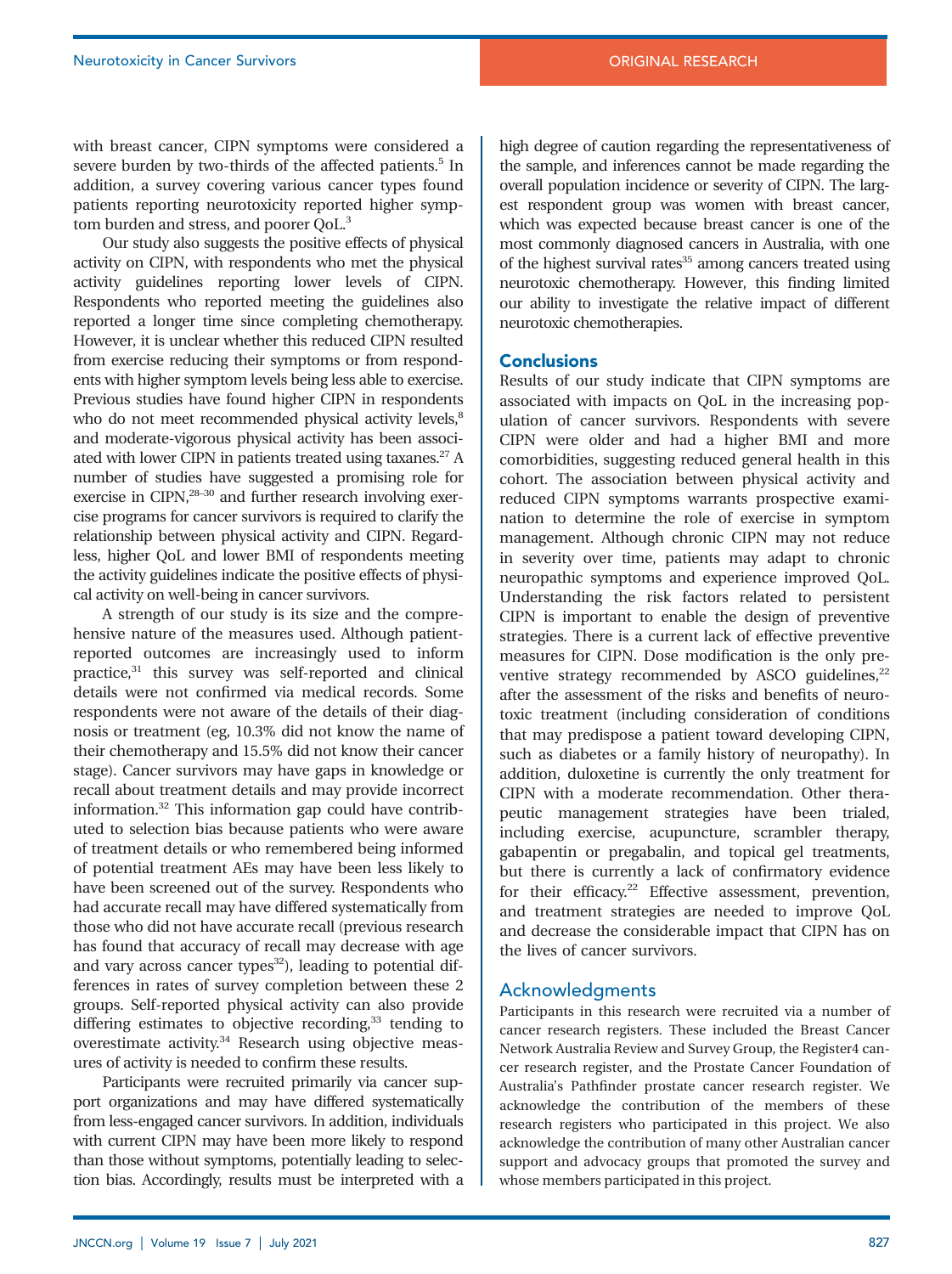Submitted November 30, 2020; final revision received February 10, 2021; accepted for publication February 12, 2021.

**Author contributions:** Study concept and design: All authors. Data analysis<br>and interpretation: Battaglini, Goldstein, Park. Statistical analysis: Battaglini. Writing – original draft: Battaglini. Writing – review and editing: All authors.

Disclosures: The authors have disclosed that they have not received any financial consideration from any person or organization to support the preparation, analysis, results, or discussion of this article.

#### References

- 1. Miller KD, Siegel RL, Lin CC, et al. Cancer treatment and survivorship statistics, 2016. CA Cancer J Clin 2016;66:271–289.
- 2. Park SB, Goldstein D, Krishnan AV, et al. Chemotherapy-induced peripheral neurotoxicity: a critical analysis. CA Cancer J Clin 2013;63:419–437.
- 3. Miaskowski C, Mastick J, Paul SM, et al. Impact of chemotherapyinduced neurotoxicities on adult cancer survivors' symptom burden and quality of life. J Cancer Surviv 2018;12:234–245.
- 4. Crossnohere NL, Richardson DR, Reinhart C, et al. Side effects from acute myeloid leukemia treatment: results from a national survey. Curr Med Res Opin 2019;35:1965–1970.
- 5. Haidinger R, Bauerfeind I. Long-term side effects of adjuvant therapy in primary breast cancer patients: results of a web-based survey. Breast Care (Basel) 2019;14:111–116.
- Webber K, Carolus E, Mileshkin L, et al. OVQUEST-life after the diagnosis and treatment of ovarian cancer—an international survey of symptoms and concerns in ovarian cancer survivors. Gynecol Oncol 2019;155:126–134.
- 7. Mols F, Beijers T, Lemmens V, et al. Chemotherapy-induced neuropathy and its association with quality of life among 2- to 11-year colorectal cancer survivors: results from the population-based PROFILES registry. J Clin Oncol 2013;31:2699–2707.
- 8. Mols F, Beijers AJM, Vreugdenhil G, et al. Chemotherapy-induced peripheral neuropathy, physical activity and health-related quality of life among colorectal cancer survivors from the PROFILES registry. J Cancer Surviv 2015;9:512–522.
- 9. Winters-Stone KM, Horak F, Jacobs PG, et al. Falls, functioning and disability among women with persistent symptoms of chemotherapy-induced peripheral neuropathy. J Clin Oncol 2017;35: 2604–2612.
- 10. Pachman DR, Qin R, Seisler DK, et al. Clinical course of oxaliplatininduced neuropathy: results from the randomized phase III trial N08CB (Alliance). J Clin Oncol 2015;33:3416–3422.
- 11. Shah A, Hoffman EM, Mauermann ML, et al. Incidence and disease burden of chemotherapy-induced peripheral neuropathy in a populationbased cohort. J Neurol Neurosurg Psychiatry 2018;89:636–641.
- 12. Pachman DR, Qin R, Seisler D, et al. Comparison of oxaliplatin and paclitaxel-induced neuropathy (Alliance A151505). Support Care Cancer 2016;24:5059–5068.
- 13 Cella D, Peterman A, Hudgens S, et al. Measuring the side effects of taxane therapy in oncology: the functional assessment of cancer therapytaxane (FACT-taxane). Cancer 2003;98:822–831.
- 14. Bouhassira D, Attal N, Alchaar H, et al. Comparison of pain syndromes associated with nervous or somatic lesions and development of a new neuropathic pain diagnostic questionnaire (DN4). Pain 2005;114:29–36.
- 15. Downie WW, Leatham PA, Rhind VM, et al. Studies with pain rating scales. Ann Rheum Dis 1978;37:378–381.
- 16. Hays RD, Sherbourne CD, Mazel RM. The RAND 36-item health survey 1.0. Health Econ 1993;2:217–227.
- 17. Hays RD, Morales LS. The RAND-36 measure of health-related quality of life. Ann Med 2001;33:350–357.
- 18. Sangha O, Stucki G, Liang MH, et al. The Self-Administered Comorbidity Questionnaire: a new method to assess comorbidity for clinical and health services research. Arthritis Rheum 2003;49:156–163.
- Craig CL, Marshall AL, Sjöström M, et al. International physical activity questionnaire: 12-country reliability and validity. Med Sci Sports Exerc 2003;35:1381–1395.

Funding: This study was supported by a Cancer Institute NSW Program Grant (14/TPG/1-05) and a National Health and Medical Research Council of Australia Project Grant (number 1080521). Dr. Park is supported by a National Health and Medical Research Council Career Development Fellowship (number 1148595).

Correspondence: Susanna B. Park, PhD, Brain and Mind Centre, The University of Sydney, 94 Mallett Street, Camperdown, NSW 2050, Australia. Email: susanna.park@sydney.edu.au

- 20. Australian Government, Department of Health. Australia's physical activity and sedentary behaviour guidelines and the Australian 24-hour movement guidelines. Accessed December 11, 2019. Available at: [https://www1.health.gov.au/internet/main/publishing.nsf/Content/health](https://www1.health.gov.au/internet/main/publishing.nsf/Content/health-pubhlth-strateg-phys-act-guidelines)[pubhlth-strateg-phys-act-guidelines](https://www1.health.gov.au/internet/main/publishing.nsf/Content/health-pubhlth-strateg-phys-act-guidelines)
- 21. Hershman DL, Lacchetti C, Dworkin RH, et al. Prevention and management of chemotherapy-induced peripheral neuropathy in survivors of adult cancers: American Society of Clinical Oncology clinical practice guideline. J Clin Oncol 2014;32:1941–1967.
- 22. Loprinzi CL, Lacchetti C, Bleeker J, et al. Prevention and management of chemotherapy-induced neuropathy in survivors of adult cancers: ASCO guideline update. J Clin Oncol 2020;38:3325–3348.
- 23. Bakitas MA. Background noise: the experience of chemotherapy-induced peripheral neuropathy. Nurs Res 2007;56:323–331.
- 24. Drott J, Starkhammar H, Kjellgren K, et al. The trajectory of neurotoxic side effects' impact on daily life: a qualitative study. Support Care Cancer 2016;24:3455–3461.
- 25. Bonhof CS, van de Poll-Franse LV, Vissers PAJ, et al. Anxiety and depression mediate the association between chemotherapy-induced peripheral neuropathy and fatigue: results from the population-based PROFILES registry. Psychooncology 2019;28:1926–1933.
- 26. Ezendam NPM, Pijlman B, Bhugwandass C, et al. Chemotherapy-induced peripheral neuropathy and its impact on health-related quality of life among ovarian cancer survivors: results from the population-based PROFILES registry. Gynecol Oncol 2014;135:510–517.
- 27. Greenlee H, Hershman DL, Shi Z, et al. BMI, lifestyle factors and taxaneinduced neuropathy in breast cancer patients: the Pathways Study. J Natl Cancer Inst 2016;109:djw206.
- 28. Streckmann F, Kneis S, Leifert JA, et al. Exercise program improves therapy-related side-effects and quality of life in lymphoma patients undergoing therapy. Ann Oncol 2014;25:493–499.
- 29. Zimmer P, Trebing S, Timmers-Trebing U, et al. Eight-week, multimodal exercise counteracts a progress of chemotherapy-induced peripheral neuropathy and improves balance and strength in metastasized colorectal cancer patients: a randomized controlled trial. Support Care Cancer 2018;26:615–624.
- 30. McCrary JM, Goldstein D, Sandler CX, et al. Exercise-based rehabilitation for cancer survivors with chemotherapy-induced peripheral neuropathy. Support Care Cancer 2019;27:3849–3857.
- 31. Calvert MJ, O'Connor DJ, Basch EM. Harnessing the patient voice in real-world evidence: the essential role of patient-reported outcomes. Nat Rev Drug Discov 2019;18:731–732.
- 32. Nissen MJ, Tsai ML, Blaes AH, et al. Breast and colorectal cancer survivors' knowledge about their diagnosis and treatment. J Cancer Surviv 2012;6:20–32.
- 33. Prince SA, Adamo KB, Hamel ME, et al. A comparison of direct versus self-report measures for assessing physical activity in adults: a systematic review. Int J Behav Nutr Phys Act 2008;5:56.
- 34. Lee PH, Macfarlane DJ, Lam TH, et al. Validity of the International Physical Activity Questionnaire Short Form (IPAQ-SF): a systematic review. Int J Behav Nutr Phys Act 2011;8:115.
- 35. Australian Institute of Health and Welfare. Cancer in Australia 2019. Cancer series number 119. Catalog number CAN 123. Accessed February 18, 2021. Available at: [https://www.aihw.gov.au/](https://www.aihw.gov.au/getmedia/8c9fcf52-0055-41a0-96d9-f81b0feb98cf/aihw-can-123.pdf.aspx?inline&hx003D;true) [getmedia/8c9fcf52-0055-41a0-96d9-f81b0feb98cf/aihw-can-123.](https://www.aihw.gov.au/getmedia/8c9fcf52-0055-41a0-96d9-f81b0feb98cf/aihw-can-123.pdf.aspx?inline&hx003D;true) [pdf.aspx?inline=true](https://www.aihw.gov.au/getmedia/8c9fcf52-0055-41a0-96d9-f81b0feb98cf/aihw-can-123.pdf.aspx?inline&hx003D;true)

#### See [JNCCN.org](https://jnccn.org/supplemental/journals/jnccn/19/7/article-p821.xml/jnccn20758SupplementaryData1.pdf) for supplemental online content.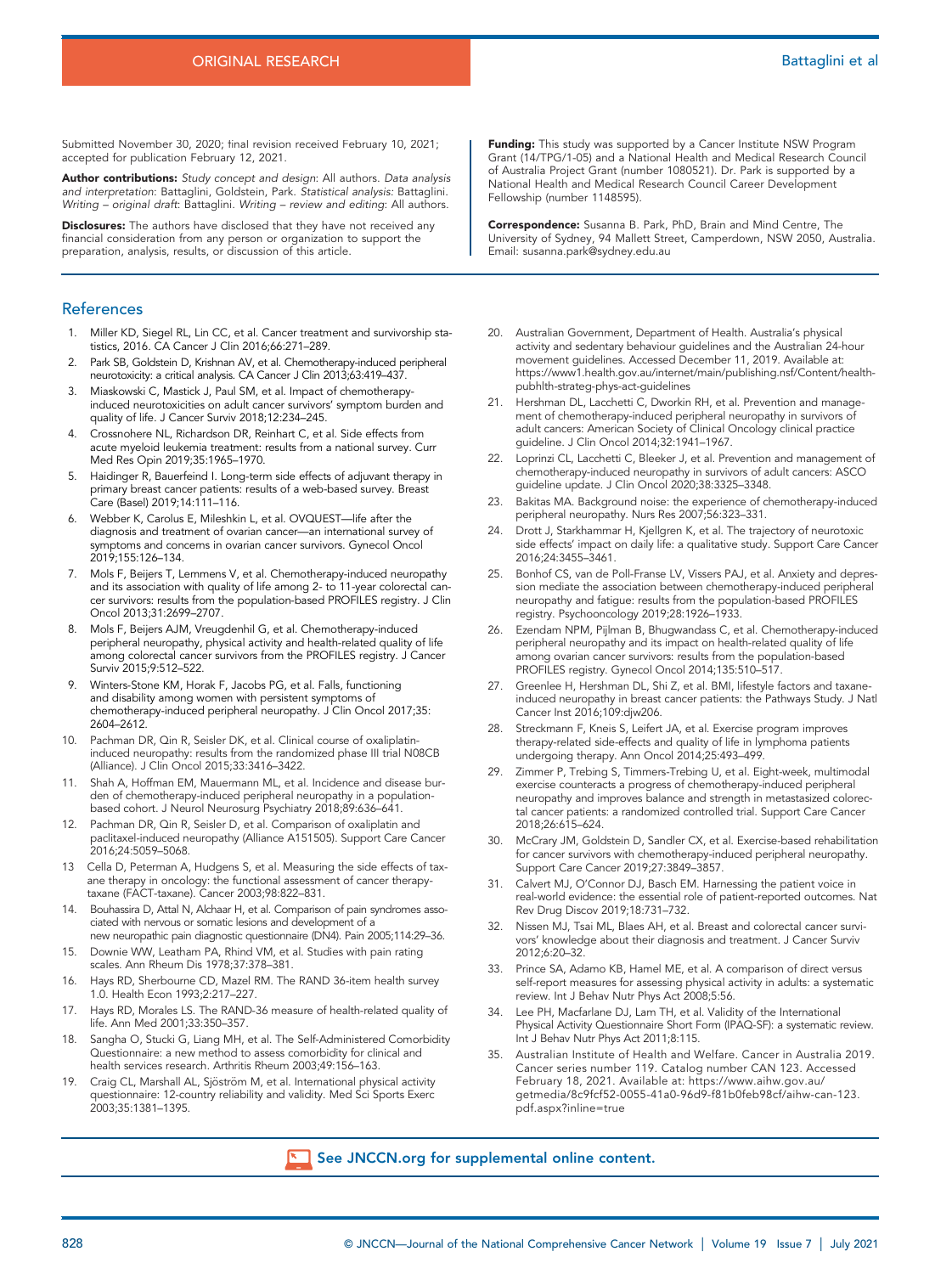

JOURNAL OF THE NATIONAL COMPREHENSIVE CANCER NETWORK



Supplemental online content for:

# Chemotherapy-Induced Peripheral Neurotoxicity in Cancer Survivors: Predictors of Long-Term Patient Outcomes

Eva Battaglini, PhD; David Goldstein, MBBS; Peter Grimison, PhD, MBBS; Susan McCullough; Phil Mendoza-Jones; and Susanna B. Park, PhD

J Natl Compr Canc Netw 2021;19(7):821–828

- eTable 1: Demographic Characteristics
- eTable 2: Outcomes and Characteristics in Respondents Reporting High Versus Low CIPN
- eTable 3: Outcomes and Characteristics in Respondents  $\leq 1$  and  $\geq 6$  Years Posttreatment
- eTable 4: Outcomes and Characteristics in Respondents  $\leq 1$  and  $\geq 6$  Years Posttreatment via SF-36
- eTable 5: Outcomes and Characteristics in Respondents Based on Adherence to Physical Activity Guidelines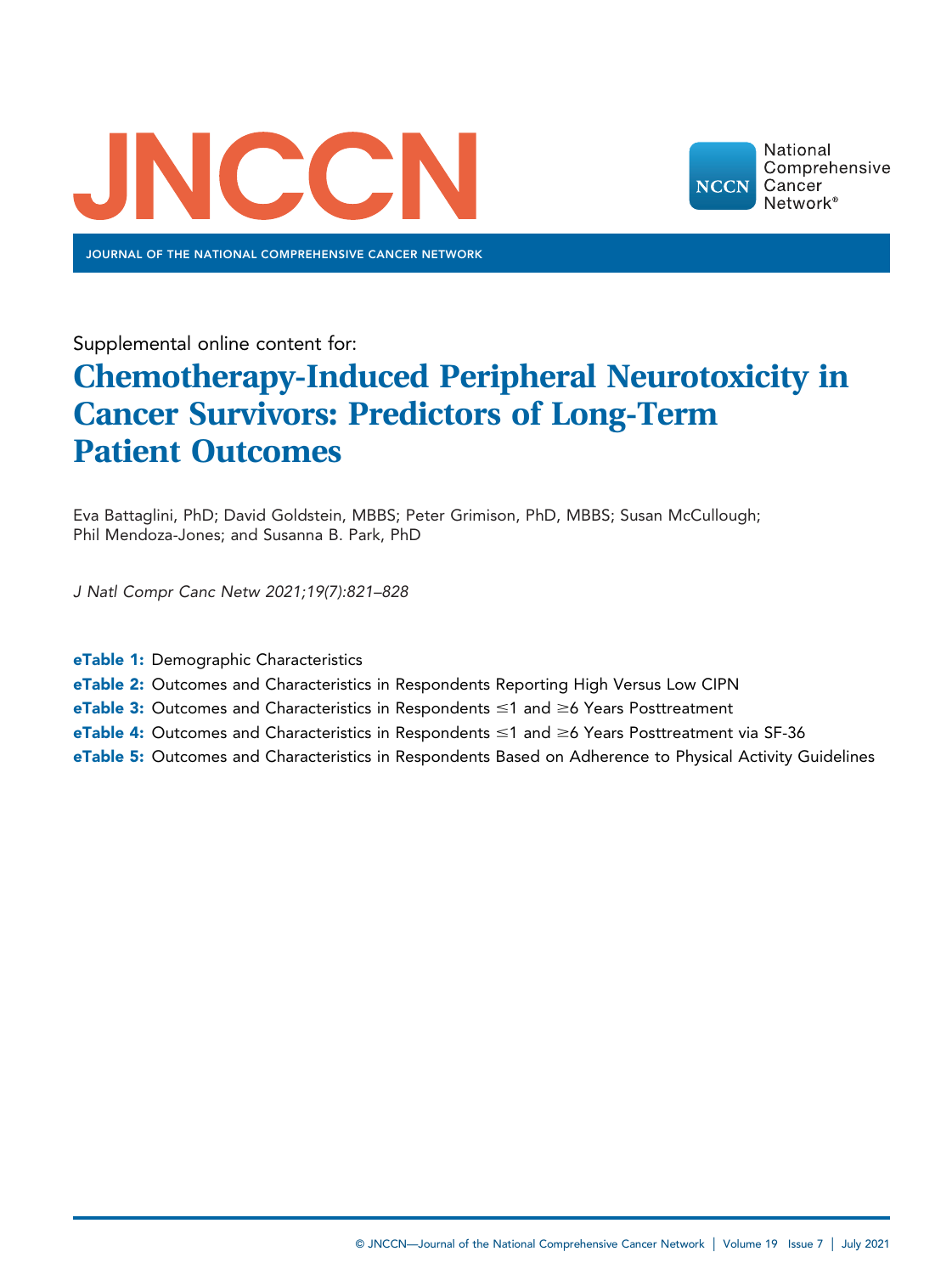| eTable 1. Demographic Characteristics |            |  |  |  |
|---------------------------------------|------------|--|--|--|
| Characteristic                        | n (%)      |  |  |  |
| <b>Education level</b>                |            |  |  |  |
| No school certificate                 | 13(1.3)    |  |  |  |
| Secondary school                      | 179 (18.2) |  |  |  |
| Trade/Apprenticeship                  | 49 (5)     |  |  |  |
| Vocational college                    | 235 (23.8) |  |  |  |
| Bachelor's degree                     | 293 (29.7) |  |  |  |
| Postgraduate degree                   | 215 (21.8) |  |  |  |
| Marital status                        |            |  |  |  |
| Never married                         | 86 (8.7)   |  |  |  |
| Married/de Facto                      | 733 (74.3) |  |  |  |
| Divorced/Separated                    | 122 (12.4) |  |  |  |
| Widowed                               | 40 (4.1)   |  |  |  |
| Current employment status             |            |  |  |  |
| Full time                             | 193 (19.6) |  |  |  |
| Part time                             | 231 (23.4) |  |  |  |
| Studying                              | 9(0.9)     |  |  |  |
| Sick leave                            | 37(3.8)    |  |  |  |
| Retired                               | 364 (36.9) |  |  |  |
| Not working due to disability         | 69 (7)     |  |  |  |
| Not employed, looking for work        | 22 (2.2)   |  |  |  |
| Not employed, not looking for work    | 43 (4.4)   |  |  |  |
| Language spoken at home               |            |  |  |  |
| English only                          | 912 (92.5) |  |  |  |
| Other                                 | 62(6.3)    |  |  |  |
| Comorbid health conditions            |            |  |  |  |
| Osteoarthritis                        | 264 (26.8) |  |  |  |
| Back pain                             | 262 (26.6) |  |  |  |
| High blood pressure                   | 226 (22.9) |  |  |  |
| Depression                            | 172 (17.4) |  |  |  |
| <b>Diabetes</b>                       | 68 (6.9)   |  |  |  |
| Anemia                                | 65 (6.6)   |  |  |  |
| Heart disease                         | 60(6.1)    |  |  |  |
| Rheumatoid arthritis                  | 36(3.7)    |  |  |  |
| Thyroid disorder                      | 35 (3.5)   |  |  |  |
| Liver disease                         | 26 (2.6)   |  |  |  |
| Lung disease                          | 26 (2.6)   |  |  |  |
| High cholesterol                      | 25(2.5)    |  |  |  |
| Kidney disease                        | 23(2.3)    |  |  |  |
| Ulcer or stomach disease              | 21(2.1)    |  |  |  |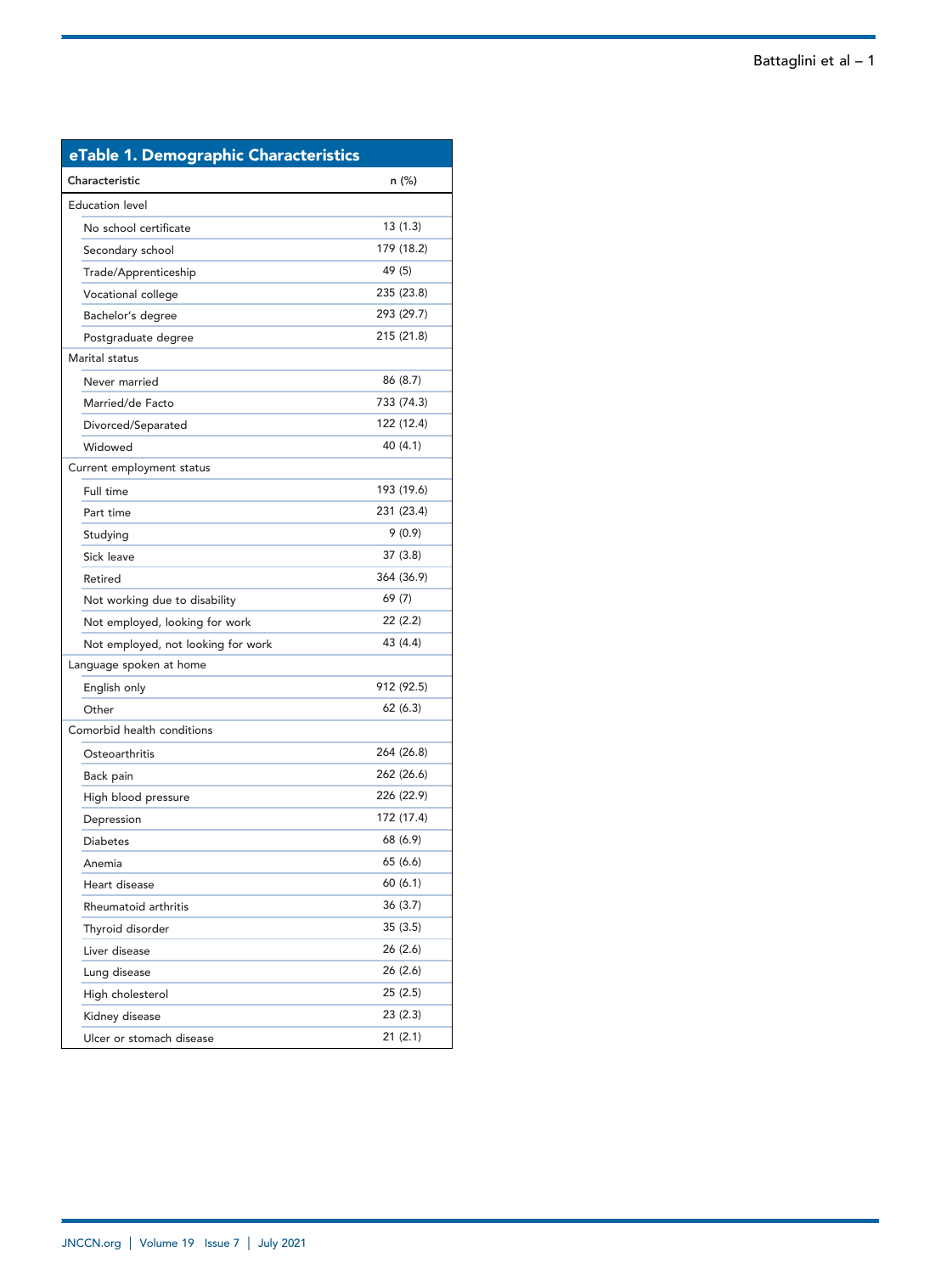| eTable 2. Outcomes and Characteristics in Respondents Reporting High Versus Low CIPN |                                                  |             |                                          |             |         |  |  |
|--------------------------------------------------------------------------------------|--------------------------------------------------|-------------|------------------------------------------|-------------|---------|--|--|
|                                                                                      | <b>Respondents Reporting</b><br><b>High CIPN</b> |             | <b>Respondents Reporting</b><br>Low CIPN |             |         |  |  |
| SF-36 Measure                                                                        | n                                                | Mean (SD)   | n                                        | Mean (SD)   | P Value |  |  |
| Physical functioning                                                                 | 337                                              | 54.6 (24.7) | 335                                      | 82.3 (18.2) | < .001  |  |  |
| Role limitations due to physical health                                              | 334                                              | 29.3 (36.2) | 334                                      | 73.1 (37.6) | < .001  |  |  |
| Role limitations due to emotional problems                                           | 336                                              | 55.4 (42.4) | 335                                      | 81.0 (31.5) | < .001  |  |  |
| Energy/Fatigue                                                                       | 337                                              | 34.5 (20.4) | 334                                      | 55.1 (19.2) | < .001  |  |  |
| Emotional well-being                                                                 | 337                                              | 66.3 (19.2) | 334                                      | 76.7 (16.0) | < .001  |  |  |
| Social functioning                                                                   | 337                                              | 65.4 (24.3) | 335                                      | 84.5 (18.4) | < .001  |  |  |
| Pain                                                                                 | 337                                              | 51.2 (25.2) | 335                                      | 77.1 (19.6) | < .001  |  |  |
| General health                                                                       | 337                                              | 45.1 (22.3) | 335                                      | 65.9 (19.8) | < .001  |  |  |

Abbreviations: CIPN, chemotherapy-induced peripheral neurotoxicity; SF-36, RAND 36-Item Short-Form Survey (subscale score range, 0–100).

# eTable 3. Outcomes and Characteristics in Respondents £ 1 and ≥6 Years Posttreatment

|                                                     | ≤1 Year Posttreatment |               | >6 Years Posttreatment |               |         |
|-----------------------------------------------------|-----------------------|---------------|------------------------|---------------|---------|
| Measure                                             | n                     | Mean (SD)     | n                      | Mean (SD)     | P Value |
| CIPN burden (FACT/GOG-NTX total score; range, 0-44) | 263                   | 13.2(8.5)     | 233                    | 12.2(8.6)     | .19     |
| Age                                                 | 264                   | 55.9 (11.4)   | 231                    | 61.0(10.1)    | < .001  |
| Number of comorbid health conditions                | 265                   | 1.3(1.2)      | 233                    | 1.8(1.5)      | < .001  |
| General pain (NPRS; score range, 0-10)              | 265                   | 3.9(2.4)      | 231                    | 4.1(2.4)      | .36     |
| Burning pain (DN4 item 1)                           | 245                   | 0.3(0.5)      | 221                    | 0.4(0.5)      | .04     |
| QoL (SF-36: total score; range, 0-800)              | 265                   | 490.6 (154.1) | 233                    | 544.0 (153.1) | < .001  |
| BMI                                                 | 254                   | 27.2(5.5)     | 227                    | 27.1(5.2)     | .77     |

Abbreviations: BMI, body mass index; CIPN, chemotherapy-induced peripheral neurotoxicity; DN4, Douleur Neuropathique en 4; FACT/GOG-NTX, Functional Assessment of Cancer Therapy/Gynecologic Oncology Group – Neurotoxicity; NPRS, numeric pain rating scale; QoL, quality of life; SF-36, RAND 36-Item Short-Form Survey.

| $e$ eTable 4. Outcomes and Characteristics in Respondents ≤1 and ≥6 Years Posttreatment via SF-36 |                       |             |                        |             |         |  |  |
|---------------------------------------------------------------------------------------------------|-----------------------|-------------|------------------------|-------------|---------|--|--|
|                                                                                                   | ≤1 Year Posttreatment |             | >6 Years Posttreatment |             |         |  |  |
| SF-36 Measure                                                                                     | n                     | Mean (SD)   | n                      | Mean (SD)   | P Value |  |  |
| Physical functioning                                                                              | 265                   | 68.0 (25.2) | 233                    | 73.0 (23.2) | .02     |  |  |
| Role limitations due to physical health                                                           | 265                   | 46.5 (43.5) | 231                    | 64.5 (40.2) | < .001  |  |  |
| Role limitations due to emotional problems                                                        | 264                   | 64.6 (40.2) | 233                    | 76.0 (36.3) | .001    |  |  |
| Energy/Fatigue                                                                                    | 264                   | 43.3 (21.4) | 233                    | 49.5 (21.4) | .001    |  |  |
| Emotional well-being                                                                              | 264                   | 69.5 (18.5) | 232                    | 74.8 (17.2) | .001    |  |  |
| Social functioning                                                                                | 265                   | 73.5 (21.8) | 233                    | 81.8 (22.4) | < .001  |  |  |
| Pain                                                                                              | 265                   | 67.7 (23.9) | 233                    | 66.2 (23.5) | .49     |  |  |
| General health                                                                                    | 265                   | 57.1(22.1)  | 233                    | 58.6 (22.7) | .47     |  |  |

Abbreviation: SF-36, RAND 36-Item Short-Form Survey (subscale score range, 0–100).